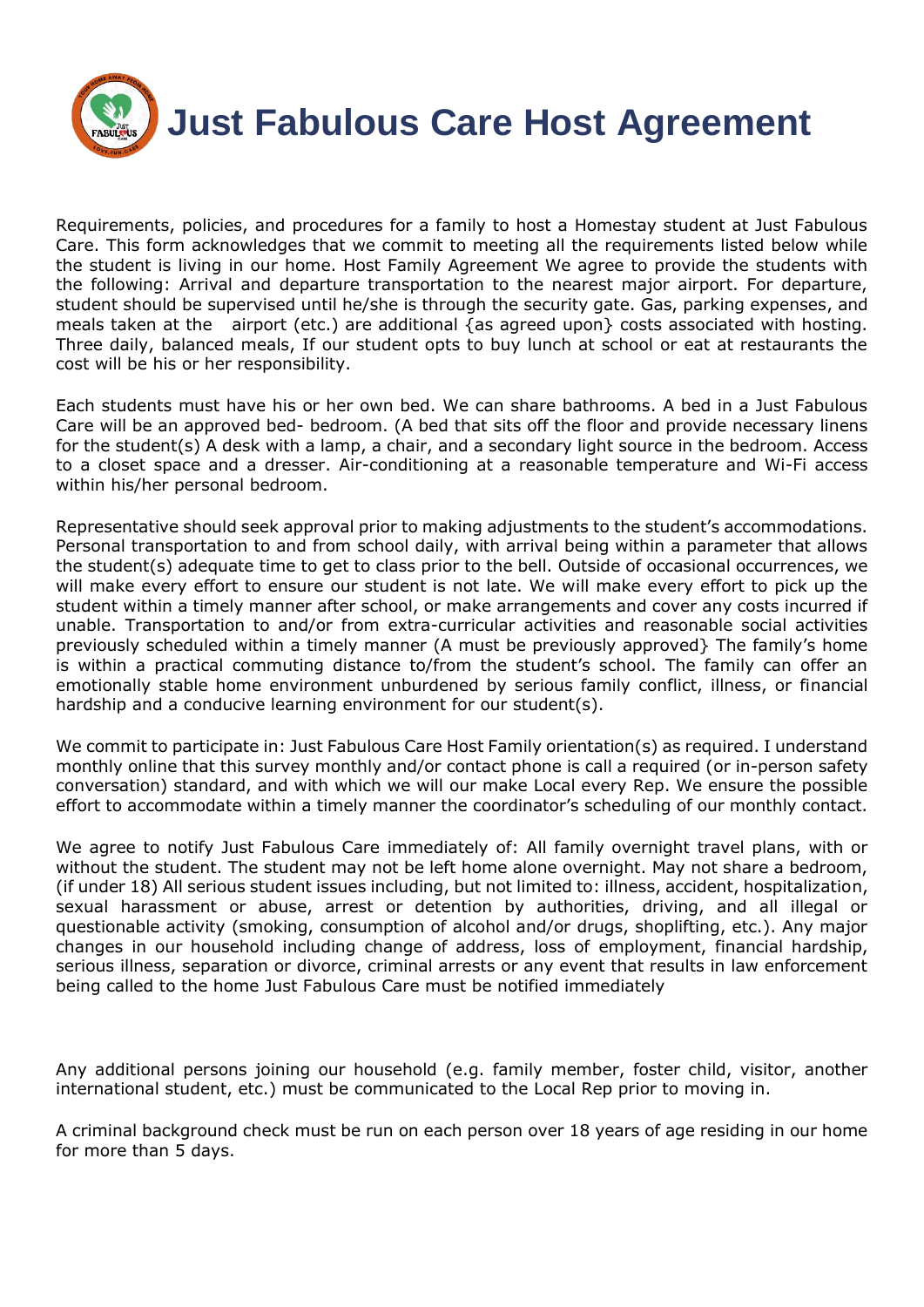Just Fabulous Care will provide: A prorated on a per-diem basis if the student is discharged from homestay prior to the full month (based on the days per month). Contact our coordinator with any and all questions and/or concerns regarding student and placement issues. If we are unable to reach our Local Rep, we will do our best to act within the best interest of our student.

We understand that the student: Holds an F-1 visa and is prohibited from working in the United States is required to submit special paperwork for independent travel at least 2 weeks prior to traveling without the host family. I understand that by signing this agreement that I am acknowledging the following rules set forth by Just Fabulous Care Home for their host families and students.

The following is not an exhaustive list of the rules within the program, but a partial list. I -------------------------------------agree to not host two students of the opposite sex, unless they are siblings and will have separate rooms without prior permission from Just Fabulous Care Home. I------------ ----------------------------agree to explain basic house rules and expectations to the student. I------------------------------------- agree to abide by the host family guidelines as outlined by Just Fabulous Care Home. I -------------------------------------- agree to invite/involve the student in the family's daily activities and several special events (e.g. local festivals, excursions) as a basis for informal culture learning. I -------------------------------------- agree to use English language in most communications with the student. I -------------------------------------- agree to respect the student's study time, religious, religious beliefs, space and any dietary restrictions. I -------------------------------------- agree to not ask the student for money (beyond any agreed-upon instances that has been approved) or special favors. I-------------------------------------- agree to not require the student to baby-sit or tutor other members of the family. I ------------------------------------- agree to make every reasonable effort to ensure the Student's care, health, and safety during their stay, and to promptly report any concerns to the coordinator. I------------------------------------- agree perform an inspection of the student's bedroom, bathroom, and common living areas of the home on a monthly basis, and provide written notice and necessary documentation of any damage relating to the student's stay in our home within seven (7) days after the end of each month. Upon receiving such notice, Just Fabulous Care will conduct an investigation of the claim of damage and handle accordingly. If we fail to report damage in the manner prescribed above, we waive the right to make a claim for such damages. We understand and agree that normal wear and tear to the home is not the responsibility of Just Fabulous Care, nor the damages incurred by the student;

We further understand that: We will assume the role of the legal guardians of the student and his or her natural parent(s) will issue a Custody/Guardianship document stating such, and we agree to relinquish that role as and when requested to do so by Just Fabulous Care in writing, for example, in the event that Just Fabulous Care moves a student, for whatever reason, to a different host family; • Just Fabulous Care (not our family) is the student's "Guarantor," and we understand that we should not sign any medical form that will hold our family responsible for the student's finances or debts. The Student and his/her natural family are responsible for the costs incurred from any medical treatment while in the care of Just Fabulous Care and the Host Family. Student placements and moves are made at the sole discretion of Just Fabulous Care, who are committed to the best interest of the Host Family and the student. Responsible host parent behavior is required by all adults in the home. Drunkenness, drug-use, bad driving habits, or any other miscellaneous indiscretion that may cause the student to feel uncomfortable or unsafe will result in the student's removal from the home. • It is a violation to remove from a student's possession any governmentissued document (passport, I-20, F-1 visa etc.)